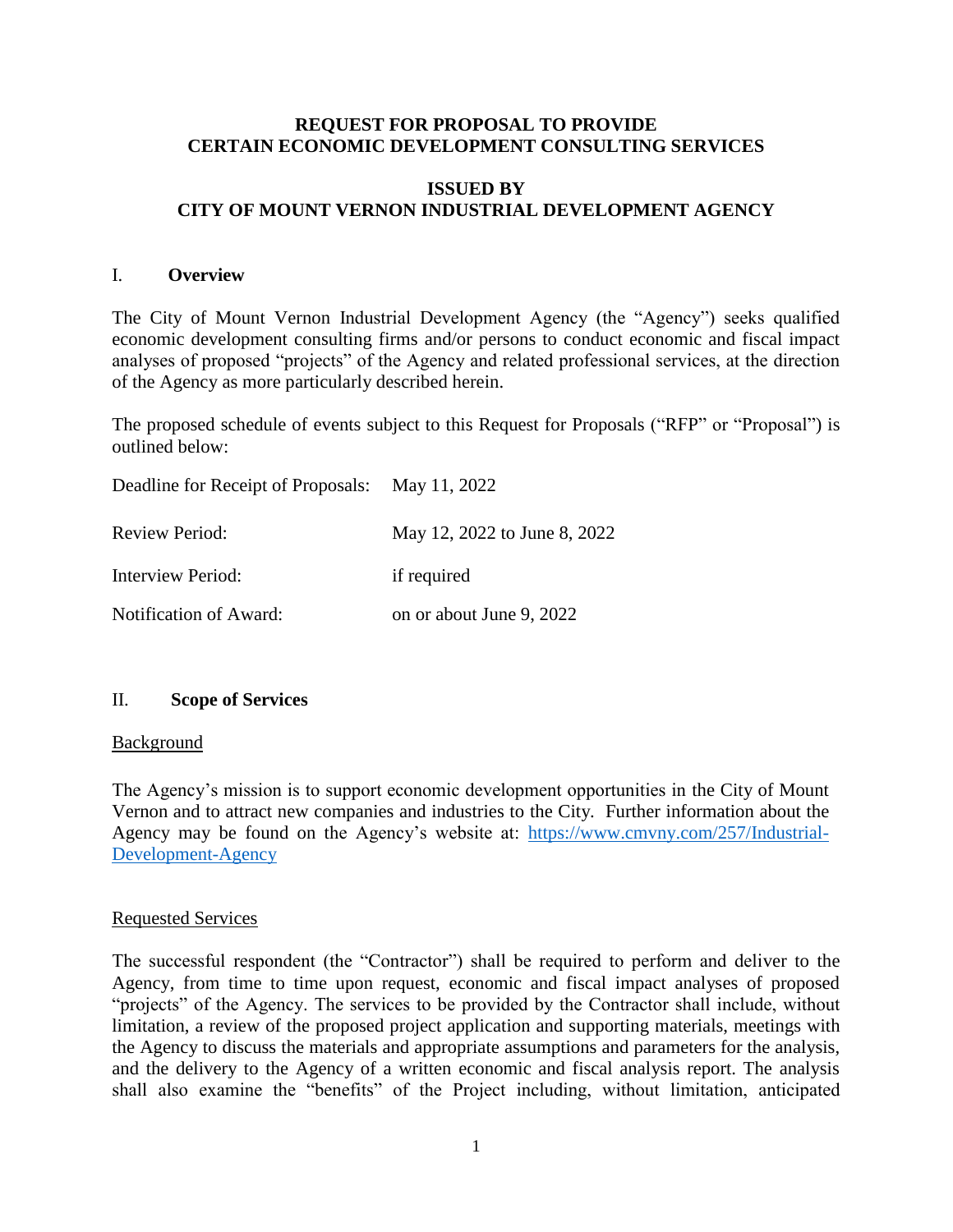temporary and permanent job retention and creation and anticipated tax and Payment in Lieu of Tax ("PILOT") revenues as a result of the proposed project. The analysis shall examine the "costs" of the Project including, without limitation, (i) the types and amounts of financial assistance to be granted to the project applicant, (ii) the costs of additional municipal services (e.g., educational, transportation, police, emergency, medical or fire services) required as a direct result of the Project, the costs of which are not otherwise recovered, and (iii) any other "costs" identified by representatives of the Agency to the Contractor. With respect to housing projects, the analysis shall include an estimate of the number of new school age children that attending public schools and the estimated cost thereof.

Respondents submitting Proposals do so entirely at their own expense. The Agency shall not be responsible for any costs or expenses incurred by a respondent in preparing or submitting a Proposal or otherwise in connection with responding to this RFP.

All Proposals shall become the property of the Agency upon their submission to the Agency. Respondents are advised that the Agency is subject to the New York State Freedom of Information Law, which governs the process for the public disclosure of certain records maintained by the Agency (New York Public Officers Law, §§87 and 89). Respondents may request that the Agency except portions of their responses from public disclosure in accordance with an exemption from disclosure set forth in the Freedom of Information Law. Respondents should be aware that any claimed exemption may be subject to review by a court of law under applicable provisions of the Freedom of Information Law.

#### III. **Proposal Procedures**

To be considered, a Proposal must be submitted in writing and respond to the items outlined in the RFP using the requested format. The Agency reserves the right to reject any non-conforming Proposal. Each Proposal must be submitted with two (2) copies in a sealed envelope conspicuously labeled "City of Mount Vernon Industrial Development Agency – Request for Proposals to Provide Certain Economic Development Consulting Services". The envelope should contain the name, address and telephone number of the respondent. If delivered by mail, the Proposal shall be enclosed in an "inner" envelope labeled as indicated above.

Any Proposal submitted by mail shall be sent by either certified or registered mail. Proposals must be received at the following address not later than 4:00 PM, Eastern Time, on the Deadline for Receipt of Proposals set forth above:

City of Mount Vernon Industrial Development Agency 1 Roosevelt Square Mount Vernon, NY 10550 Attn: Robin Mack, Director of Business Development

## IV. **Required Information**

The following information shall be provided in each Proposal in the order listed below. Failure to respond to any request for information may result in rejection of the Proposal in the sole discretion of the Agency: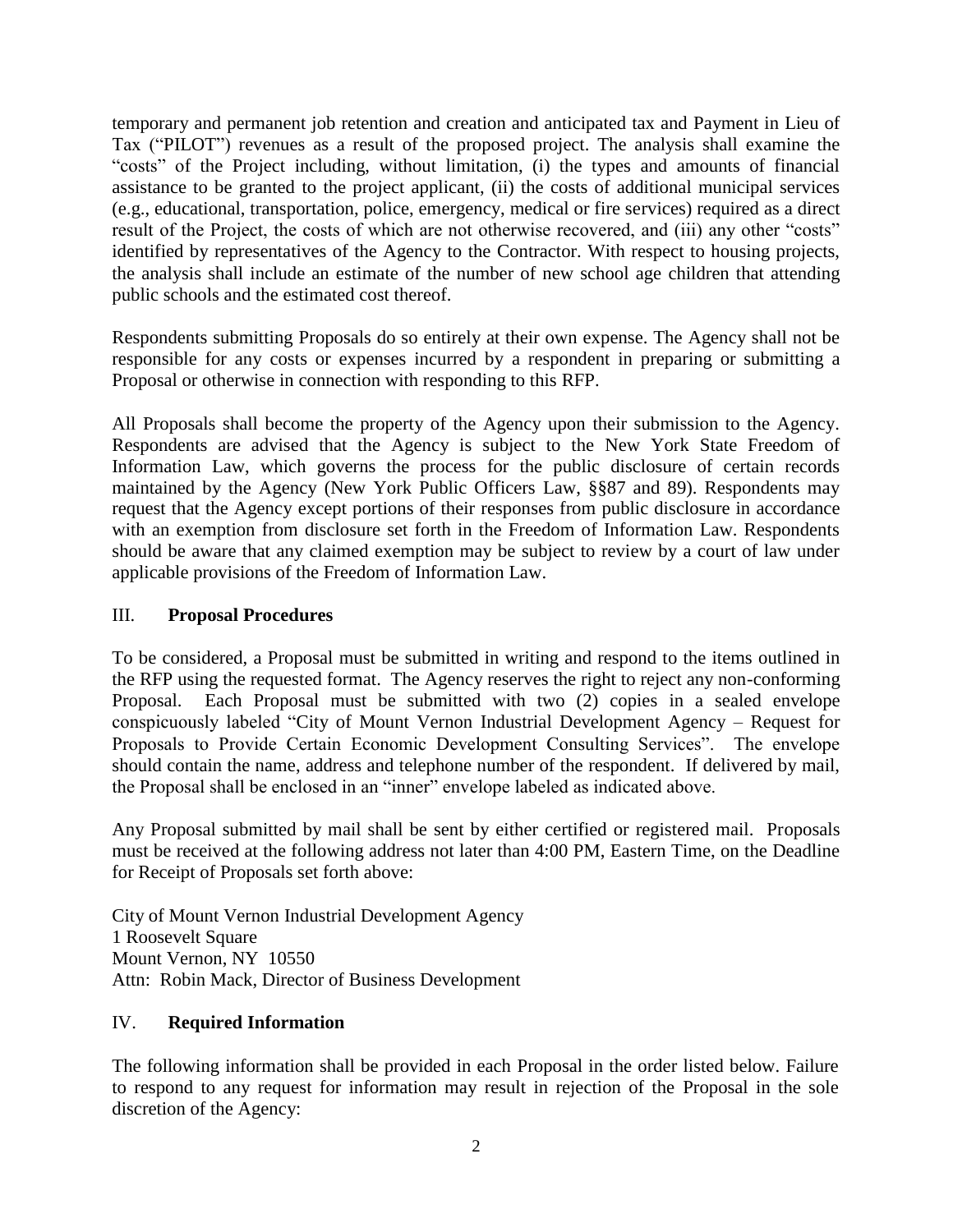## Identifying Information:

- 1) Identify the full legal name, address and, if applicable, type of legal entity (e.g., corporation, partnership, limited partnership, limited liability company, trust, joint venture, sole proprietorship) with whom the contract would be entered into and all trade names/assumed names, which are used by that person/entity.
- 2) Name and telephone number of the representative of the respondent who is authorized to discuss the Proposal.
- 3) Identify the full name and address of each principal owner of the respondent (i.e., a person or entity that owns 10*%* or more of equity/voting rights in the entity, firm or business in question).
- 4) State whether the respondent is a women-owned or minority-owned business enterprise ("W/MBE"). W/MBEs are those entities or firms designated as such by New York State. W/MBEs are strongly encouraged to respond to this RFP. Respondents are also encouraged to submit utilizing W/MBE sub-consultants where appropriate.

# Experience and Capabilities (Maximum 2 Pages):

1) Explain respondent's capabilities in meeting the requirements of this RFP and identify team members who will be responsible for providing the "Requested Services" and their qualifications, which shall include a summary of such team member's relevant work/experience for the preceding five (5) years.

2) The number of years the respondent has been in business under the present name and the number of years the respondent has been under the current management.

3) Describe respondent's familiarity with the laws, rules and regulations governing New York State industrial development agencies ("IDAs") including a description of any services provided by the respondent to the Agency or other IDAs.

4) Describe respondent's experience in providing the types of services described in this RFP to municipalities and governmental and quasi-governmental agencies and authorities, including, without limitation, IDAs.

5) Provide at least three (3) relevant client references (especially governmental, public authority, public agency, IDA and/or other quasi-governmental entities in New York), with whom the respondent now works or has worked within the past three  $(3)$ years. Provide contact information for such references.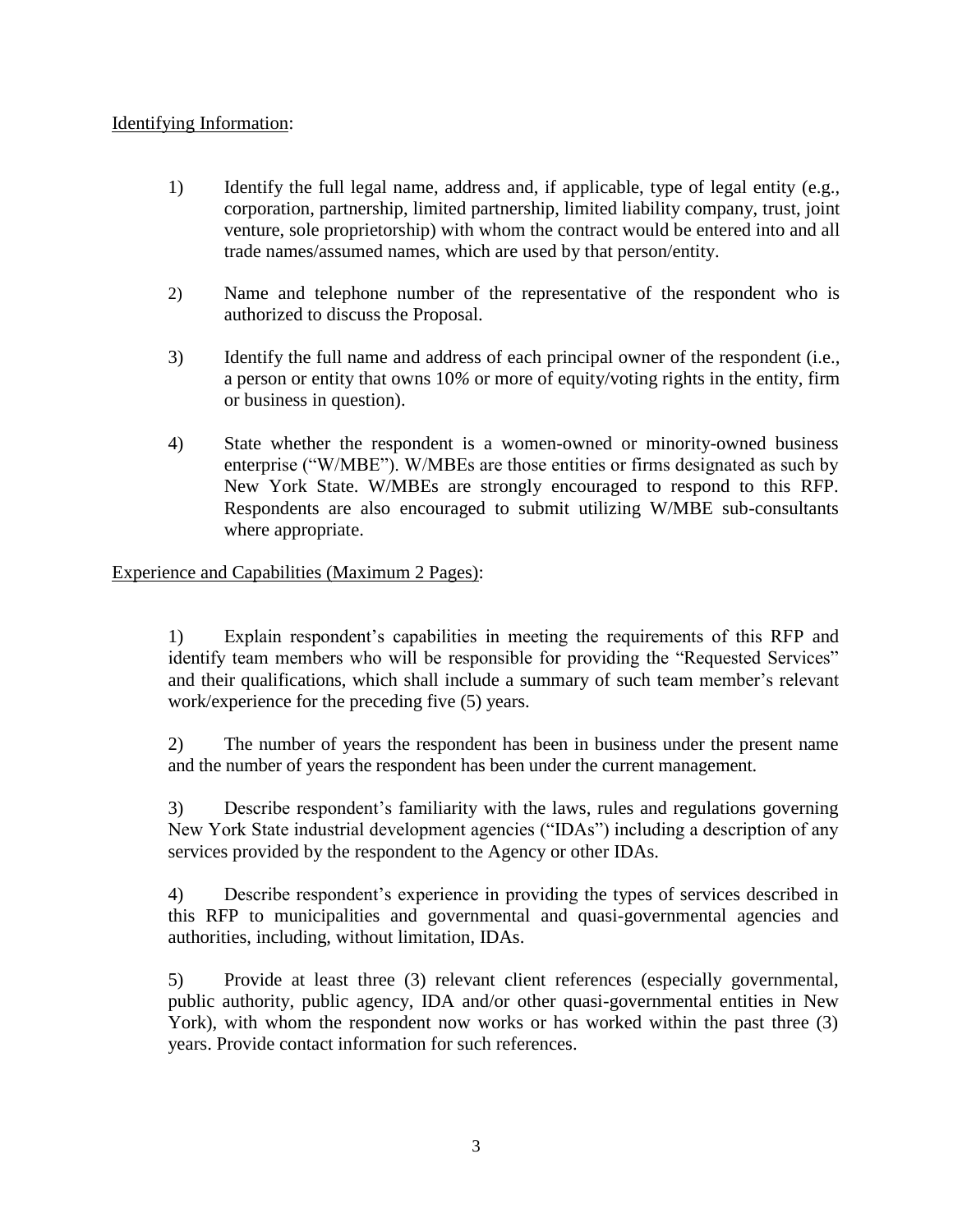6) Provide at least one (1) sample economic and fiscal impact analysis of the type required by this RFP prepared by the respondent for an IDA or other governmental or quasi-governmental authority/agency.

#### Project cost and time estimate:

1) Estimate the cost for the "Requested Services" identified on page 2 of this RFP on a per project basis.

- 2) Describe the basis for the cost estimate.
- 3) Describe the proposed billing and payment structure.
- 4) Provide a typical project timeline for the "Requested Services."

## Miscellaneous:

- 1) Describe any existing conflicts of interest or any conflicts which might arise
- 2) Provide any other information that might be helpful to the Agency in making a decision.

## V. **Evaluation Process**

All Proposals submitted in response to this RFP shall be reviewed by the Agency's Finance Committee (the "Committee").

The Committee shall determine the respondents that meet the minimum requirements pursuant to selection criteria of this RFP. The information required to be submitted in response to this RFP has been determined by the Committee to be essential for use by the Committee in the evaluation process. Therefore, all instructions contained in this RFP shall be met in order to qualify as a responsive and responsible respondent and participate in the Agency's consideration for award or inclusion on an approved list. Proposals which do not meet or comply with the instructions of this RFP may be considered non-conforming and deemed non-responsive and subject to disqualification at the sole discretion of the Committee.

The Agency may, but is not required to, invite one or more respondents to an interview with the Committee, staff or members of the Agency. The Committee shall make a recommendation regarding the establishment of an approved list or of an award to the members of the Agency, who shall have final authority, subject to the provisions of this RFP, to establish such approved list or to award a contract(s) to the successful respondent(s) in the best interests of the Agency taking into account the evaluation criteria set forth below.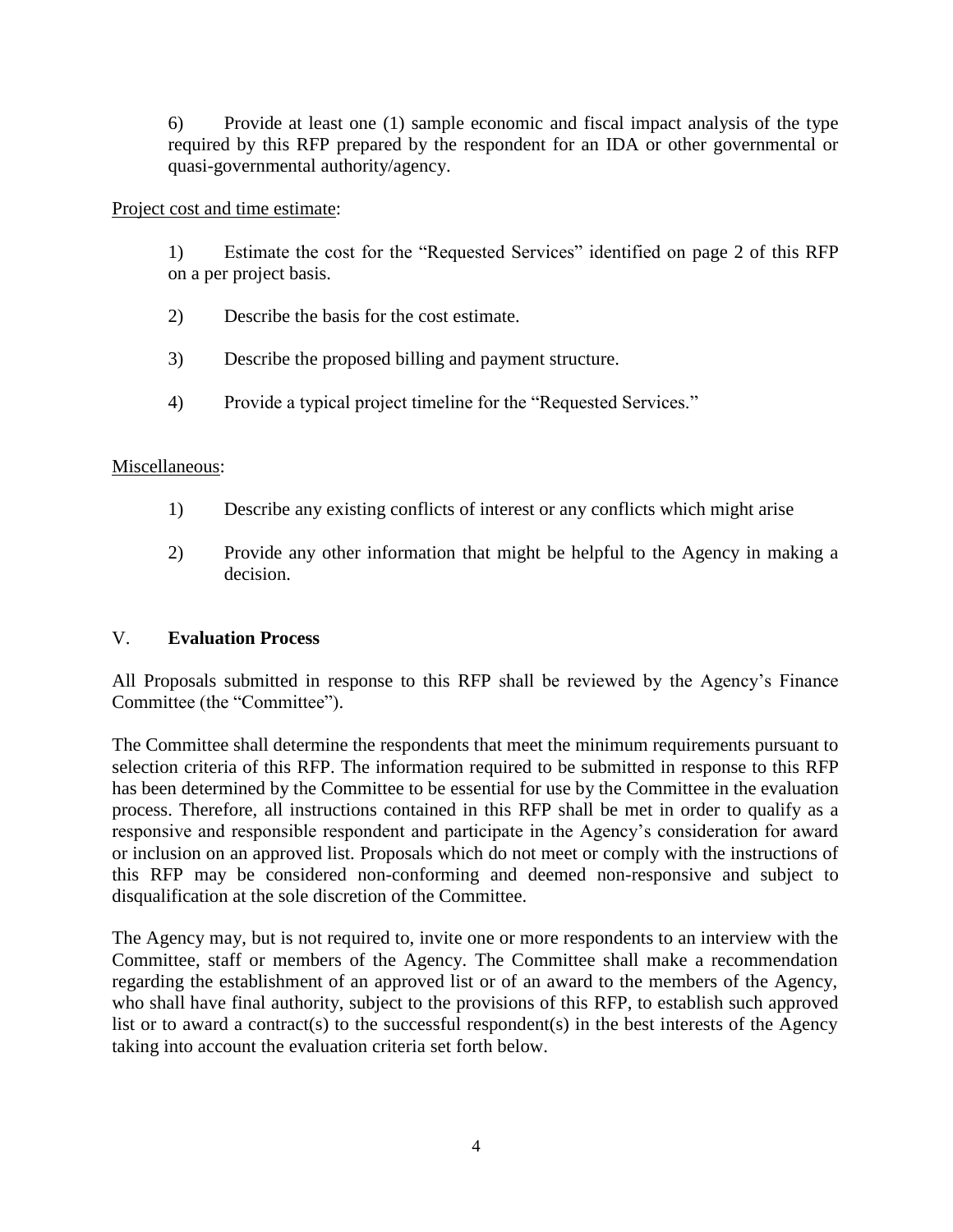All Proposals shall be evaluated using the same criteria and process. The criteria that will be evaluated by the Agency in establishing an approved list or making an award are the following: (i) the respondent's cost of services, (ii) demonstrated prior experience with similar issues and transactions, (iii) technical approach including knowledge of laws, rules and regulations governing IDAs, (iv) team member qualifications, and (v) client references.

The Agency reserves the right to:

- Select for inclusion on an approved list or for award or for negotiations a Proposal other than that with the lowest cost.
- Reject any or all Proposals received in response to this RFP or to make no award or issue a new RFP.
- Waive or modify any information, irregularity, or inconsistency in Proposals received.
- Request modifications to Proposals from any or all respondents during the review and negotiation period.
- Negotiate any aspect of the Proposal with any respondent and negotiate with more than one respondent at the same time.
- Conduct investigations of any or all respondents and to verify information submitted by any or all respondents.

## VI. **Contract Conditions**

The Contractor, if any, under this RFP shall enter into an agreement (the "Agreement") with the Agency containing, inter alia, the following contractual provisions:

#### **A. Term**

The term of the Agreement between the Contractor and the Agency is expected to be no longer than one (1) year in the Agency's discretion, renewable for up to two (2) additional years. The Agreement may be terminated by either party upon thirty (30) days written notice. In the event the Contractor materially breaches any obligation under the Agreement, the Agency may terminate such Agreement upon five (5) days written notice.

#### **B. Formal contract and purchase order**

The Contractor shall promptly execute the Agreement incorporating the terms of this RFP and the Contractor's response, as well as other terms, within twenty (20) days after the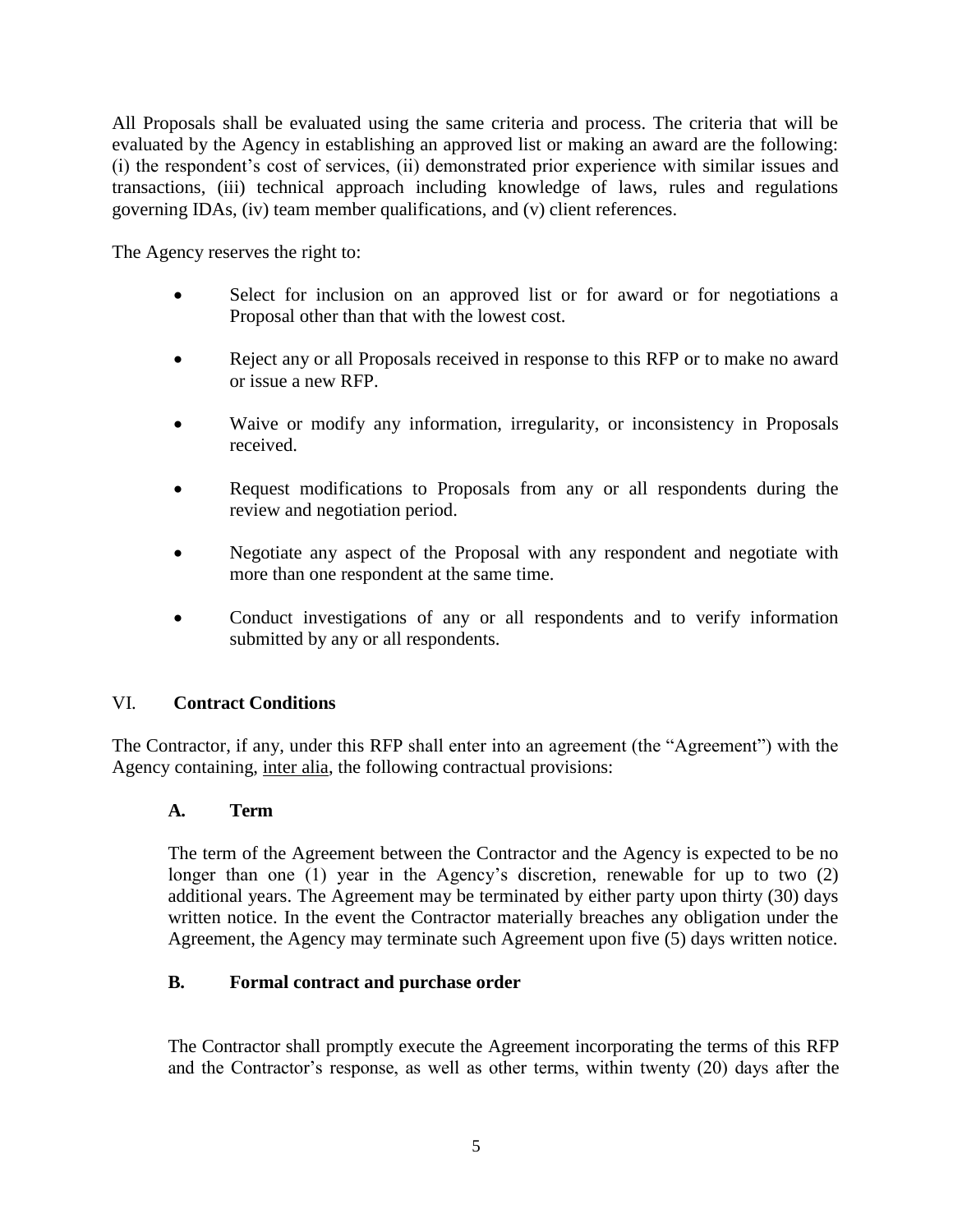award of the contract. No Contractor is to begin any service prior to execution of an Agency Agreement.

# **C. Indemnification**

By submitting a Proposal, the respondent agrees that in the event it is awarded a contract, it will indemnify and otherwise hold harmless the Agency, its agents and employees from any and all liability, suits, actions, or claims, together with all costs, expenses for attorneys' fees, arising out of the firm's, its agents and employees' performance of work or services in connection with the contract, regardless of whether such suits, actions, claims or liabilities are based upon acts or failures to act attributable, in whole or in part, to the Agency, its employees or agents.

# **D. Compliance With Laws**

In performance of the Agreement, the Contractor is required to comply with all applicable federal, state and local laws, ordinances, codes and regulations. The cost of permits and other relevant costs required in the performance of the contract shall be borne by the Contractor. The Contractor shall be properly licensed and authorized to transact business in the State of New York, if required.

# **E. Insurance**

The Contractor shall maintain professional liability insurance in the amount of \$1 million each occurrence/\$1 million aggregate (naming the Agency as an additional insured), and worker's comp insurance in amounts required by applicable law.

# **F. Non-discrimination**

In performing the services subject to this RFP, the Contractor agrees that it will not discriminate against any employee or applicant for employment because of race, color, religion, creed, ethnicity, age, gender, pregnancy, sex, sexual orientation, gender identity, national origin, citizenship, marital status, domestic violence victim status, military status, veteran status, disability, familial status, genetic information, genetic predisposition or carrier status, or other characteristic or criteria protected by applicable law. The Contractor shall comply with all applicable federal, state and local laws, regulations and policies pertaining to the prevention of discriminatory employment practice. Failure to perform under this provision constitutes a material breach of the Agreement.

## **G. Covenant Against Contingent Fees**

The Contractor warrants that no person or selling agency has been employed or retained to solicit or secure a contract under this RFP upon an agreement of understanding for a commission or percentage, brokerage or contingent fee excepting bona fide employees or